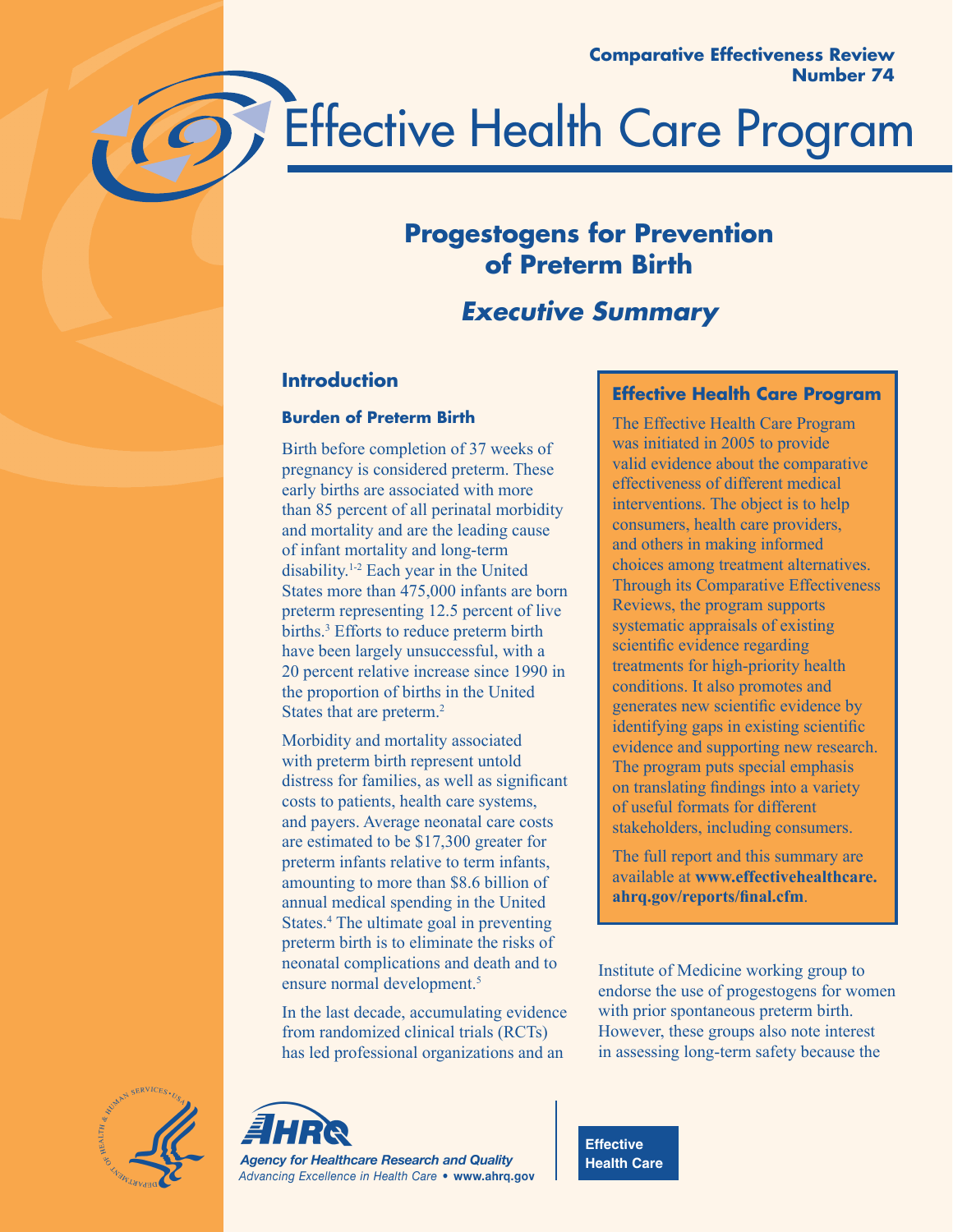legacy of diethylstilbestrol suggests caution and extended followup of mothers and infants after hormone use in pregnancy. Unresolved issues about choice of progestogen, optimal route of drug delivery, and other candidate highrisk populations for treatment remain. To review the current state of the evidence we answered the following Key Questions (KQs).

#### **Key Questions**

**KQ1.** In pregnant women who are at risk for preterm birth (which is birth before 37 weeks gestational age), does progestogen treatment, compared to a placebo, usual care, or other interventions improve maternal or fetal/neonatal health outcomes, including but not limited to:

- Complications during pregnancy (e.g., chorioamnionitis, antenatal hospitalizations and intrauterine growth restriction)?
- Mode of birth and complications during birth (e.g., cesarean birth and surgical complications)?
- Prematurity?
- Postpartum and neonatal complications (e.g., maternal postpartum hemorrhage and intraventricular hemorrhage)?
- Longer term outcomes (e.g., neurodevelopmental delay and future reproductive outcomes)?

**KQ2.** What is the nature and frequency of maternal and child adverse effects of progestogen treatment, including but not limited to:

- Complications during pregnancy (e.g. allergic reactions or development of gestational diabetes)?
- Mode of birth and complications during birth (e.g., unanticipated maternal harms)?
- Postpartum and neonatal complications (e.g., infections and sepsis)?
- Longer term outcomes?

**KQ3.** How do the effectiveness, adverse effects, and safety of progestogen treatment differ based on the maternal risk factors for preterm birth, such as severity of prior preterm birth, degree of cervical shortening, order of multiple gestations, fetal fibronectin status, preterm premature rupture of membranes (PPROM), threatened preterm birth, and socioeconomic predictors of prematurity, including race/ethnicity?

**KQ4.** How do the effectiveness, acceptability, adherence, adverse effects, and safety of progestogen treatment differ, based on the formulation, dose, frequency of

administration, and gestational age at initiation or discontinuation of progestogen therapy?

**KQ5.** How do the effectiveness, adverse effects, and safety of progestogen treatment differ based on cointerventions used to prevent preterm birth and its consequences, including antibiotics, corticosteroids, tocolysis, and surgical interventions such as cervical cerclage?

**KQ6.** What are the effects of health system and provider factors, including provider knowledge and attitudes, provider specialty, cost of drug, availability of drug in formularies, and Medicaid and private payer coverage, on the utilization of progestogens for eligible at risk women?

# **Methods**

#### **Literature Search**

Our search included MEDLINE® and Embase. We also hand searched the references of included articles to identify additional studies. Controlled vocabulary terms served as the foundation of our search, complemented by additional keyword phrases to represent the myriad ways in which progestogens and preterm labor were referred to in the clinical literature. We also employed indexing terms within each database to exclude ineligible publication types and articles in languages other than English.

## **Article Selection Process**

We examined article abstracts to determine whether studies met our criteria. Two reviewers separately evaluated the abstracts for inclusion or exclusion. If one reviewer concluded the article could be eligible for the review based on the abstract, we retained it. Full publications were then jointly reviewed for final inclusion. Reasons and processes for exclusions are described in the full report.

#### **Data Extraction**

All team members shared the task of entering information into evidence tables. After initial data extraction, another member checked table entries for accuracy, completeness, and consistency. Abstractors reconciled inconsistencies.

#### **Meta-Analysis**

We conducted a Bayesian meta-analysis to provide aggregate estimates of the effectiveness of progestogen treatment for preventing preterm birth and reducing neonatal mortality. We constructed models to address two aspects of clinical utility—grouping the RCTs: (1) by the indications for which the progestogens were administered in the study (prior preterm birth, multiple gestations,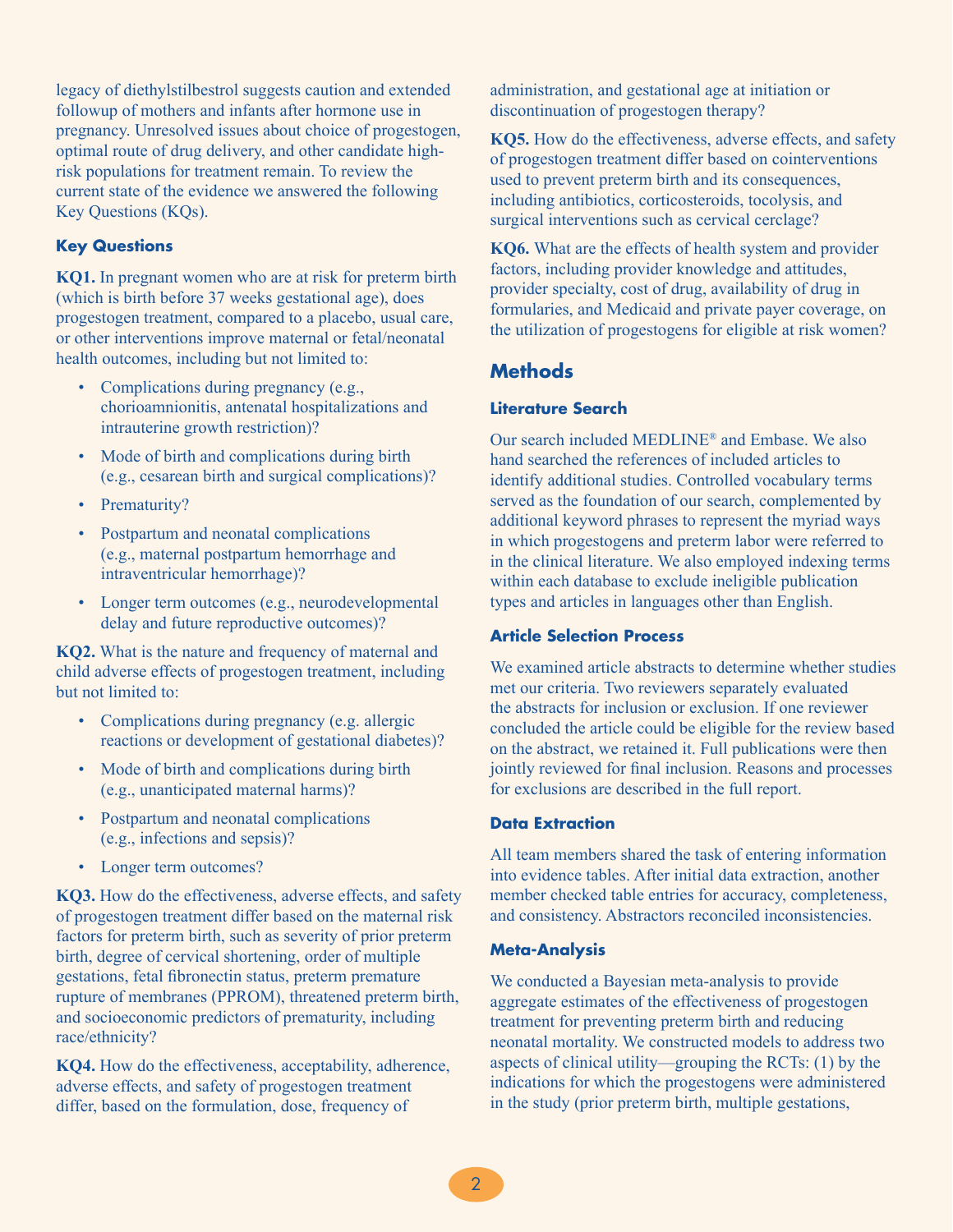and current preterm labor) and (2) by the progestogen formulation used in the trial (intramuscular, oral, or vaginal).

#### **Quality Assessment**

We used a quality assessment worksheet to capture key elements of study design and conduct. Two reviewers independently assessed the quality and resolved differences through discussion, review of the publications, and consensus with the team. Quality scores for individual studies are listed in Appendix E (in the full report).

## **Evidence Synthesis**

Text that summarizes the research evidence is organized by KQ. Within each KQ, we organized the evidence by aspects of the question, such as indication and formulation. In the full report, we include evidence tables and summary tables of common outcomes, and we provide extended analysis.

# **Results**

## **Literature Search Yield**

We identified 417 nonduplicate publications. Seventy articles met criteria and were included. The most common reasons for exclusion were irrelevance to the topic and ineligible study size. Included studies reflected 63 distinct study populations: 28 RCTs, 4 clinical trials, 14 cohort studies, 8 case series, 6 case-control studies, and 3 crosssectional studies. Eight were good quality, 43 fair, and 19 poor. Seven articles reported secondary analyses or repeated surveys of the same provider group. Forty-six articles pertained to KQ1, 52 articles to KQ2, 19 articles to KQ3, 52 articles to KQ4, 18 articles to KQ5, and 11 articles to KQ6.

## **Interpretation of Meta-Analysis**

In the Results section of the full report, we report the findings from meta-analysis as odds ratios (OR) from Bayesian models. It is important to note that when outcomes are common, such as preterm birth in these study populations, the OR is not a direct surrogate for the risk ratio (RR). For instance, in KQ1, below, consider these OR and comparable approximate RR pairings:

OR=0.66  $(0.53, 0.82) \rightarrow \text{RR}=0.78$   $(0.68, 0.90)$ OR=0.52 (0.25, 0.96)  $\rightarrow$  RR=0.53 (0.26, 0.96)  $OR=0.26(0.10, 0.49) \rightarrow RR=0.41(0.18, 0.66)$  $OR=1.18(0.79, 1.39) \rightarrow RR=1.09(0.88, 1.17)$ 

Thus the risk reduction is somewhat smaller than it may appear from the OR.

## **KQ1. Maternal, Fetal, and Neonatal Health Outcomes**

Forty-six articles from 41 study populations provide data about progestogen use among women at risk for preterm birth. Indications for treatment varied, including a history of preterm birth in 10 investigations, preterm labor in the study pregnancy in 10, multiple gestation in 6, populations with a variety of risk factors in 11 studies, and unique indications (for example, abdominal surgery unrelated to pregnancy) in 4. Progestogen treatment included natural progesterone and synthetic progestins administered via injection, vaginally, or orally. The most common route and formulation was intramuscular 17 alphahydroxyprogesterone caproate (17OHP).

Among women with a history of preterm birth, progestogen treatment decreased the risk of preterm birth before 37 weeks (meta-estimate OR=0.66; 95% Bayesian credible interval [BCI]: 0.53, 0.82) and neonatal mortality (meta-estimate OR=0.52, 95% BCI: 0.25, 0.96). Among the trials in the meta-estimate, the risk of preterm birth was 46.6 percent among women in the placebo group and 37.2 percent among those receiving progestogens. In these same trials, the risk of neonatal death was 4.0 percent among women in the placebo group and 2.3 percent among those receiving progestogens. Thus, across studies, intervention is associated with a 9.4 percent overall reduction in preterm births and a 1.7 percent overall reduction in neonatal mortality. The largest RCT among women with prior preterm birth (n=611) did not find reduced risk of preterm birth or other benefits.<sup>6</sup> Mean birth weight was not consistently reported. Infants of women treated with progestogens weighed an average of 239 gm more than those of women who received placebo, with poor precision (95% confidence interval [CI]: -44.5, 523.3 gm) and inconsistency across studies. These studies do not show consistent benefits in other maternal, fetal, neonatal, or child health outcomes.

Treatment of women with preterm labor was associated with prolonged time from treatment to birth in two uncontrolled trials.7-8 Two other trials, including a placebo-controlled double-blind study, reported nonsignificant differences and conflicting findings.<sup>9-10</sup> Preterm birth findings were more consistent and supported by three studies. The aggregate estimate suggests progestogen treatment in women with preterm labor decreases the risk of preterm birth before 37 weeks (meta-estimate OR=0.26; 95% BCI: 0.10, 0.49). Among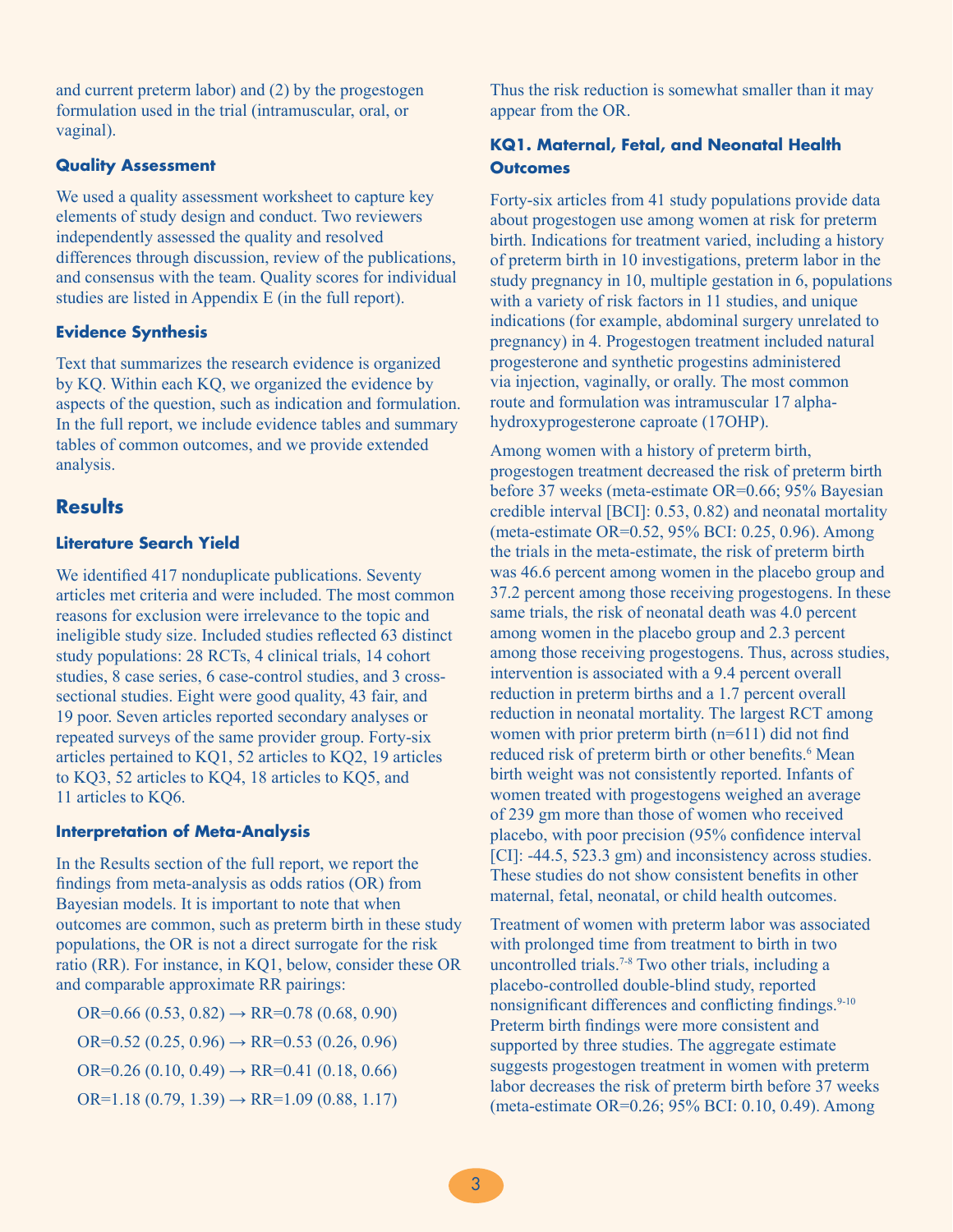74 comparison group members not receiving progestogens 50.0 percent had preterm births compared to 21.3 percent of the 75 women receiving progestogens, an overall decrease of 28.7 percent.

Moderately strong evidence based on trials and consistent findings indicates lack of effectiveness for multiple gestations (preterm birth at  $<$  35 weeks OR=1.18; 95% BCI: 0.79, 1.39). Among the trials in the meta-estimate, the risk of preterm birth was 47.5 percent among women in the placebo group and 51.9 percent among those receiving progestogens. Thus, across studies, intervention is associated with a 4.4 percent overall increase in preterm births. The heterogeneity of the studies that included women with varied indications for progestogen treatment, combined with the lack of reporting outcomes by risk factors, makes it impossible to interpret their significance for specific indications. Among studies that examined unique indications for progestogen treatment, such as postoperative management or treatment of active-duty military personnel, none demonstrated improvements in maternal, fetal, or neonatal outcomes. One unique indication, asymptomatic short cervix, had a randomized trial of progesterone vaginal gel added to the literature after completion of our initial systematic review, bringing the total number of women studied for this indication to 708. The trials found benefit in preventing prematurity and neonatal mortality from preterm birth, while raising questions about what cervical length to use as a cutoff for treatment and when to screen.<sup>11-12</sup>

Evidence supporting all uses other than those among women with prior spontaneous preterm birth is insufficient to inform clinical care. Evidence for benefits beyond prevention of preterm birth, such as increased birthweight, decreased infant morbidity, and improved childhood outcomes is insufficient across all groups in which progestogens have been studied.

## **KQ2. Adverse Effects of Progestogen Treatment for Mother or Child**

Fifty-two studies from 47 study populations provided some information on adverse effects of progestogen treatment. Most studies do not indicate what categories of harms were systematically assessed, what operational definitions were used to define a specific harm, or what proportion of women or infants were assessed at each time period. It is not possible to determine with confidence whether the extreme ranges of incidence of adverse effects reported reflect differences in definitions, susceptibility among participants, dose or formulation, or methods for ascertainment. The latter seems likely to contribute since

potential harms were not uniformly sought. Similar small proportions of study participants withdrew from treatment and placebo groups; 0.6 to 3.2 percent and 0.3 to 1.6 percent respectively. In general, clinical trials have lacked statistical power to identify distinct differences in adverse effects between groups such as risk of fetal deaths prior to birth. Long-term effects have not been well studied. No high-quality surveillance studies of large populations of exposed women and/or children were identified. No data were available from large registries often developed for surveillance of rare outcomes. Numbers of gestations followed for rare outcomes such as genital tract anomalies, feminization of the male fetus, altered reproductive function, or other hormone-responsive changes in physiology are insufficient to assess risk.

# **KQ3. Modifiers of Treatment Outcomes by Maternal Factors**

Nineteen studies with distinct populations provide information on modifiers of treatment outcomes. Data are limited and evidence is insufficient for understanding potential differences in effectiveness of progestogens for prevention of preterm birth based on maternal factors such as gestational age of the prior spontaneous preterm birth, number of prior spontaneous preterm births, gestational age at initiation of the intervention, or a short cervix. No evidence details whether there are differences in adverse effects or safety based on maternal factors. We found no data for women at risk of preterm birth due to prior PPROM, detection of fetal fibronectin, cerclage, or uterine malformations, or for women who conceived with assisted reproductive technologies.

# **KQ4. Modifiers of Outcomes by Type of Progestogen**

Twenty-seven studies with distinct populations evaluated injected 17OHP; among these there were 23 distinct dose/interval combinations. The majority initiated treatment between 16 and 21 weeks. Two retrospective case series (n=156 and n=208) and one retrospective cohort (n=906) compared initiating 17OHP before, versus after, 21 weeks of gestation. Mean gestational age at birth and other outcomes did not differ. The relationship between number of injections and outcome was examined in a single database analysis; more than five injections prolonged gestation, while fewer did not confer benefit. However, this analysis does not take into account gestational age at birth, which is important because women who gave birth at term had greater opportunity to have more injections, leaving interpretation inconclusive.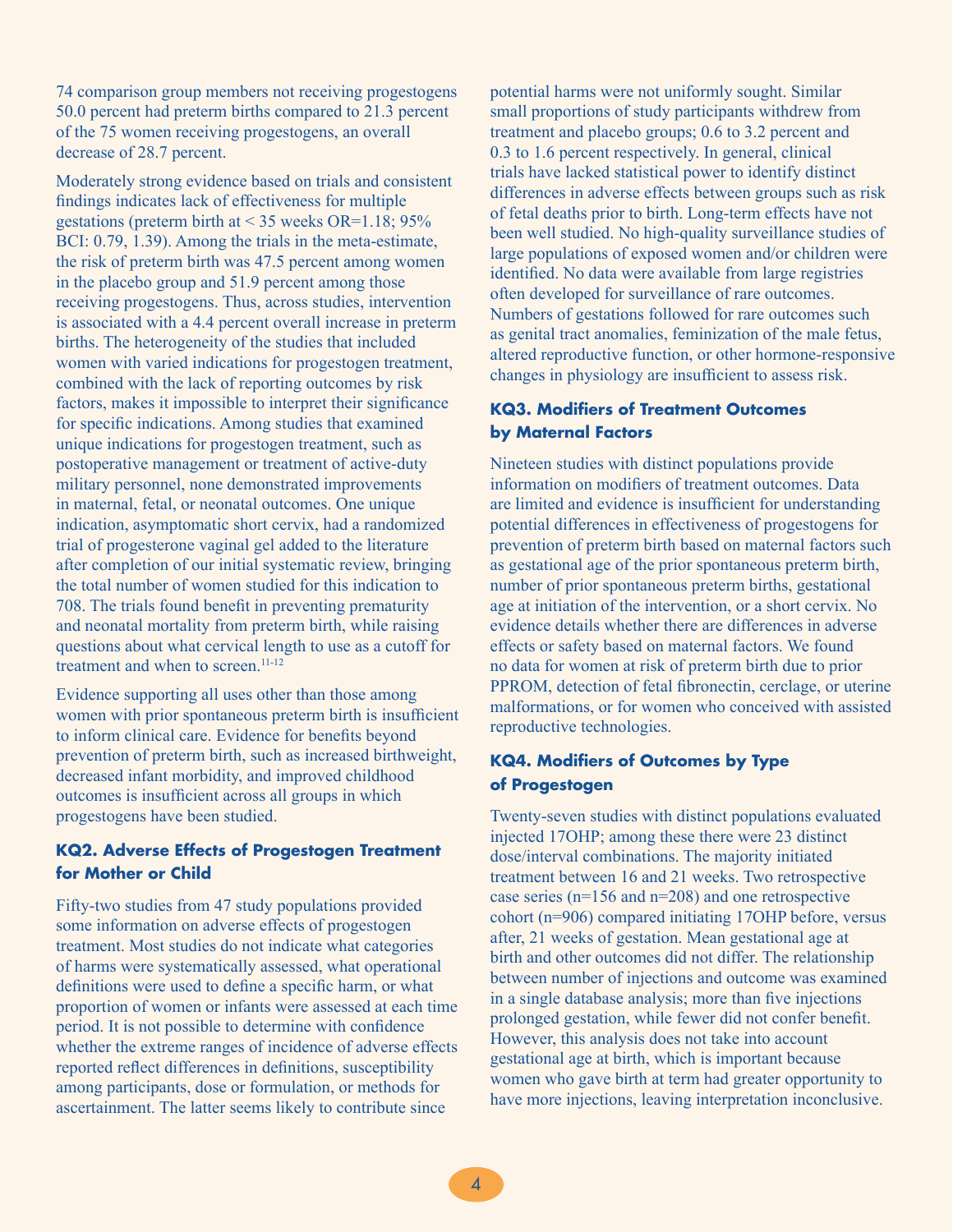Evidence is insufficient to determine whether there are different maternal and/or fetal outcomes or adverse effects based on dose, frequency or gestational age at initiation or discontinuation of treatment.

Seven studies with four dose/interval combinations evaluated progesterone vaginal gel or suppository; timing of initiation varied. The five studies using suppositories observed a statistically significant prolongation of gestation (total n=189). Two studies of gel (total n=556) did not. No adverse effects were recorded in studies of suppositories, while multiple adverse effects were reported in the two studies that used vaginal gel.

Five studies with five dose/interval combinations and varied timing of initiation evaluated oral micronized progesterone; one study administered 100 mg twice daily and documented prolongation of pregnancy and increase in birthweight. Four studies reported adverse effects; none were linked to dose or frequency of treatment.

Five studies, all conducted before 1980, used other progestogens. These include exogenous progestin and estrogen with and without thyroid hormone, diethylstilbestrol (DES) with natural and synthetic progesterone, 6-alpha-methyl-17-alpha-acetoxyprogesterone, and crystalline progesterone dissolved in vegetable oil. None described gestational age at initiation. Two reported adverse effects (interventions: DES with natural and synthetic progesterone and in utero exposure to exogenous progestin and estrogen) that include feminization of male children, potentially due to combined estrogen and progestin. These studies are noted for completeness, but are not included in the meta-analysis or the strength-of-evidence assessment.

We calculated meta-analysis estimates by using RCTs grouped by progestogen formulation (17OHP, oral, and vaginal) to access the effectiveness of each formulation at preventing preterm birth and neonatal mortality. These included 15 RCTs, 8 of which were for 17OHP, 3 for oral progestogens, and 4 for vaginal progestogens. For neonatal mortality, aggregate estimates indicated no formulation was effective at reducing risk  $(OR<sub>170HP</sub>=1.11,$ 95% BCI: 0.66, 1.73; OR<sub>Oral</sub>=0.68, 95% BCI: 0.04, 2.17; OR<sub>Vagina</sub>=0.77, 95% BCI: 0.39, 1.27). However, all formulations were effective at reducing the risk of preterm birth (meta-estimates:  $OR_{17OHP} = 0.75$ , 95% BCI: 0.60, 0.90;  $OR_{\text{Oral}}=0.56$ , 95% BCI: 0.36, 0.79;  $OR_{\text{Vaginal}}=0.76$ , 95% BCI: 0.57, 0.98).

Direct comparisons of routes, doses, and timing of initiation have not been investigated in randomized clinical trials of progestogens currently available to prescribe. No studies directly assessed adherence to treatment or evaluated whether varying frequency or dose influenced prolongation of pregnancy. We do not know whether patient preferences, adherence, and outcomes vary across route of administration. In total, the evidence is insufficient for choosing a target window for treatment and for selecting one form or dose of progestogen over another.

#### **KQ5. Modifiers of Outcomes by Cointerventions**

Ten studies with distinct populations reported using tocolytic treatments as a cointervention to prevent spontaneous preterm birth, either alone or in combination with another cointervention. Eight studies used other forms of cointerventions for their intervention group, including cortisol, daily nursing surveillance, nurses to administer drugs and be available to answer questions (but not daily), bed rest, cervical cerclage, estrogen, omega-3 fatty acid supplements, and DES. None of these studies provide data that allow determination of the separate and joint effects of the progestogen and the cointervention. We sought stratified analyses (grouped either by the cointervention or the progestogen placebo or control status), models with an interaction term, or models of independent effect from which effect modification could be calculated. However, evidence is insufficient for understanding the role of cointerventions in either amplifying or undermining the potential benefits of progesterone treatment. We could not assess adherence or harms because of small group sizes by combinations of progestogen and cointervention and because of limited reporting of adverse events. No evidence is available to guide choices of cointerventions.

## **KQ6. Effects of Provider and Health System Factors**

Eleven studies with distinct populations assessed care provider knowledge, attitudes, and prescribing practices. Five of those surveyed providers. Among maternal– fetal medicine specialists (MFMS) in the United States, prescribing increased from 38 percent for preterm birth prevention in 2003 to 67 percent in 2005 ( $p \le 0.001$ ). If a prior spontaneous preterm birth is used as the primary criterion for eligibility, use of progestogens beyond this scope is rising, with 20 percent of MFMS reporting use for short cervix or preterm labor symptoms in 2003; 39 percent of MFMS by 2005; and 52 percent of generalist obstetricians in 2007. More than three-quarters of those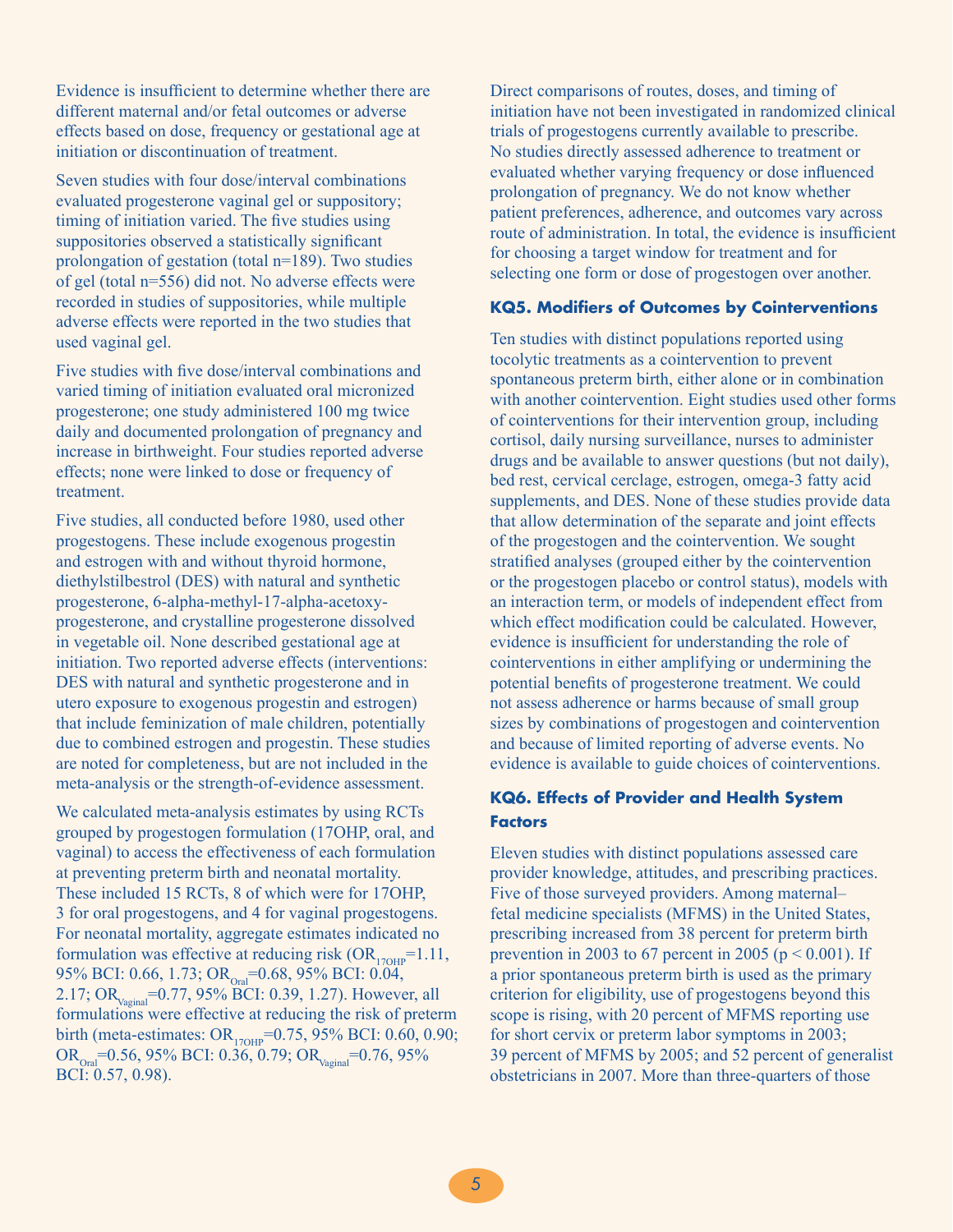who prescribe progestogens use weekly injections, with vaginal next most common, and oral rare.

Obstacles reported by those who prescribe progestogens include lack of availability, lack of insurance coverage, lack of FDA approval, and need for greater information about long-term effects. Nonprescribers identified similar barriers, endorsing them in higher proportions. One survey addressed patient demand; 63 percent reported that patients "never request"; 35 percent, "infrequently request"; and 2 percent, "frequently request" progestogens.

Two studies outside the United States found little use of progestogens—2 percent in Australia/New Zealand and 7 percent in Canada. Seventy-one percent of Canadian obstetricians cited "evidence not convincing" as the primary reason they do not prescribe. Both Canadian and Australian/New Zealand obstetricians expressed willingness to participate in large-scale trials (84 and 65% respectively), indicating alignment of the perceived weakness of evidence with willingness to pursue additional data.

Among the six observational studies with data about use of progestogens, 40 to 52 percent of women eligible for treatment with progestogens do not receive treatment. Fifty-six percent of prescribing (at a National Institute of Child Health and Human Development 17OHP study site) was for vaginal suppositories, 25.5 percent for injections, and 18.6 percent unknown. Factors associated with use may be context specific; however, older maternal age, private insurance, earlier prior preterm birth, and earlier enrollment in prenatal care predict treatment in some settings. Categorization of indications in the largest database study found 79.5 percent had a prior preterm birth and 63.6 percent met eligibility criteria. Multiple gestations contributed 8 percent of "nonstandard use," with current preterm labor treatment contributing 44.8 percent, and cerclage, 23.2 percent.

Current evidence is insufficient about provider, patient, or health system factors that determine prescribing. No published studies have examined interventions to change uptake or use patterns.

# **Discussion**

## **Applicability**

We used inclusion criteria intended to identify studies applicable to women receiving prenatal care in the United States, including research from settings with comparably advanced prenatal and neonatal care. Although the literature includes a high proportion of RCTs, 28 of

63 study populations (44%), heterogeneity of progestogen formulations, doses, intervals, outcomes reported, and populations recruited present challenges to combining results to develop more informative estimates of effectiveness of treatment. In general, studies have also been too small to provide valid estimates of factors that may modify treatment effects, such as additional maternal risk factors or cointerventions intended to further reduce risk of preterm birth.

Lack of direct comparisons of treatment options further hinders ability to know what findings will best extend to a specific patient or to decisions about care protocols within clinics or health systems. An additional, subtle factor is worthy of consideration in assessing whether and how findings apply to specific care populations: in some studies, observed rates of spontaneous preterm births among those who did not receive intervention exceeded that observed in population-level data about recurrent preterm birth. This discrepancy is not rare in research; an unknown degree and form of bias may result in selection of women who are higher risk than the larger set of women. This implies that observed absolute effects and anticipated improvements in numbers of preterm births may be lower in practice.

#### **Update on Recently Completed Research**

Use of progestogens to reduce preterm birth risk has been a rapidly developing area of investigation. After completion of this systematic review, results from a number of trials garnered attention at national meetings. We awaited publication of these reports, completing an additional update of the literature search in October 2011. Our update identified eight additional randomized trials, one for the indication of prior preterm birth, three for preterm labor, two for twin gestations, one for PPROM, and one for short cervix. Two of these trials demonstrated effectiveness for reducing risk of preterm birth. However, in the context of the larger literature, overall strength of evidence for the full report is not fundamentally modified by this update of studies. The full report includes details.

#### **Summary Strength of Evidence and Findings**

Progestogen treatment reduces risk of preterm birth in singleton pregnancies in women with prior preterm birth. Use of progestogens for this indication is based on evidence of moderate strength, based on small numbers of trials of varied progestogens. The largest trial, which used vaginal gel, found no evidence of effectiveness. Two RCTs report effectiveness in reducing preterm birth among women with short cervical length. Moderately strong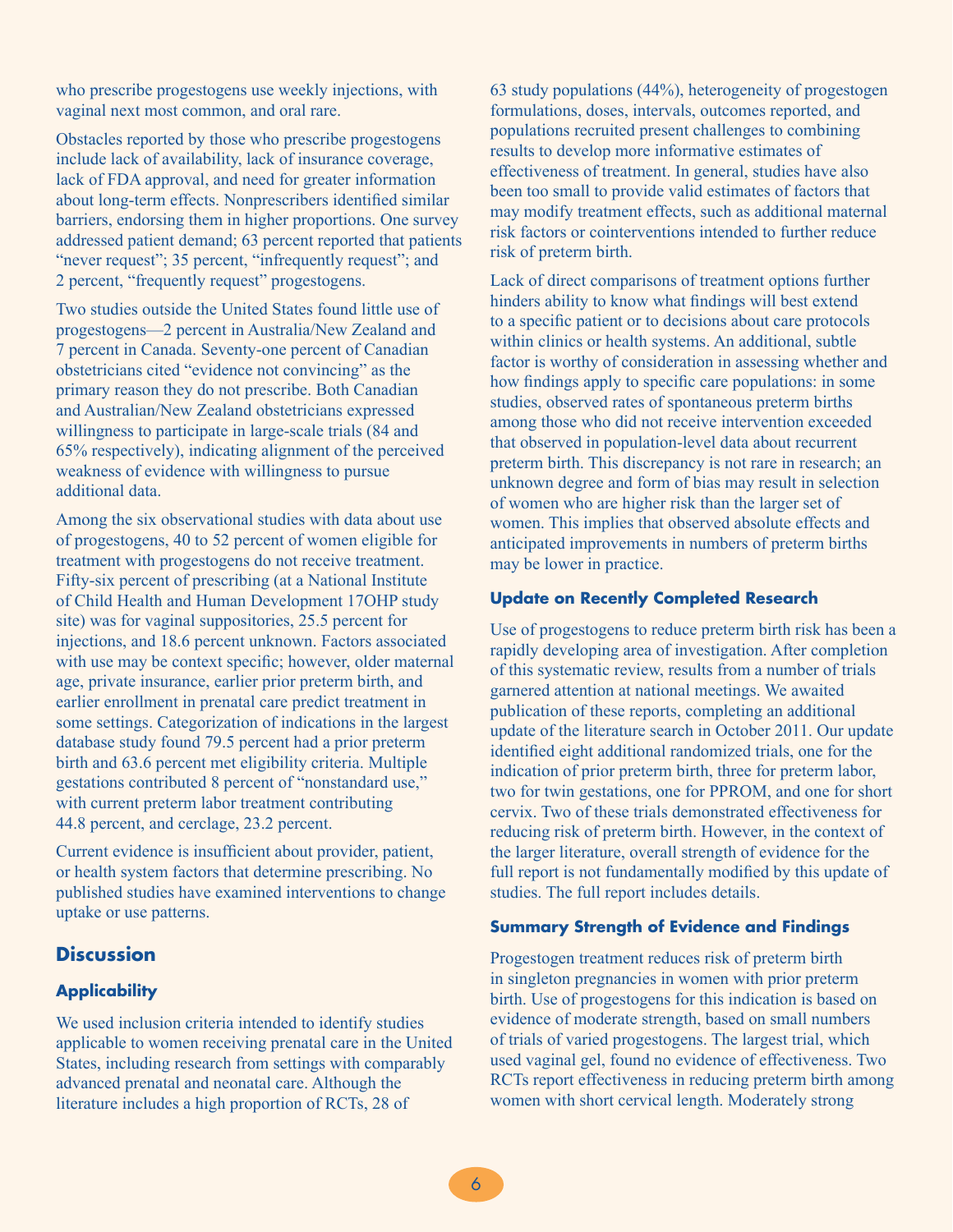evidence indicates a lack of effectiveness for multiple gestations. Evidence is insufficient for evaluating all other uses and for understanding factors associated with patient preference and adherence to different routes of progestogens administration. Across indications, data are sparse to evaluate influence on near-term and long-term maternal and infant health outcomes. Overall evidence is insufficient for evaluating whether intervention has the ultimately desired outcome of preventing morbidity and promoting normal childhood development.

### **Conclusions**

The strength of evidence for use of progestogens in singleton pregnancy with prior spontaneous preterm birth is moderate—four randomized trials, the largest of which had inconsistent findings. Two trials among women with short cervical length provide low strength of evidence for effectiveness. Moderate strength of evidence suggests a lack of effectiveness for multiple gestations. Evidence is insufficient for all other uses. Across indications, data are sparse to evaluate influence on near-term outcomes such as neonatal mortality and morbidities. Evidence is insufficient for understanding whether intervention has the ultimately desired outcome of preventing morbidity and promoting normal childhood development.

Many scenarios faced daily by care providers and women at risk of preterm birth and considering progestogen treatment are not backed up by consistent, high-quality evidence. Use is extending into groups for whom clear evidence of benefit is lacking. Pressure to intervene is amplified by the fact that no other prevention strategies are available. Lack of large-scale, systematic evidence about potential risks of treatment is concerning to providers and their concern is supported by the absence of high-quality followup data. Ultimately, providing data to support choice of an optimal form of progestogen, to determine whether long-term outcomes are improved, and to rule out longer term risks will require large-scale comparative effectiveness and surveillance research.

## **References**

- 1. Behrman RE, Butler AS, Institute of Medicine (U.S.). Committee on Understanding Premature Birth and Assuring Healthy Outcomes. Preterm birth: causes, consequences, and prevention. Washington, D.C.: National Academies Press; 2007.
- 2. Martin JA, Hamilton BE, Sutton PD, et al. Births: final data for 2005. Natl Vital Stat Rep. 2007 Dec 5;56(6):1-103. PMID 18277471.
- 3. Hamilton BE, Martin JA, Ventura SJ. Births: Preliminary data for 2007. National vital statistics reports, Web release. Released March 18, 2009 Released March 18, 2009;57(12).
- 4. Bailit JL, Votruba ME. Medical cost savings associated with 17 alpha-hydroxyprogesterone caproate. Am J Obstet Gynecol. 2007 Mar;196(3):219 e1-7. PMID 17346527.
- 5. Simhan HN, Caritis SN. Prevention of preterm delivery. N Engl J Med. 2007 Aug 2;357(5):477-87. PMID 17671256.
- 6. O'Brien JM, Adair CD, Lewis DF, et al. Progesterone vaginal gel for the reduction of recurrent preterm birth: primary results from a randomized, double-blind, placebo-controlled trial. Ultrasound Obstet Gynecol. 2007 Oct;30(5):687-96. PMID 17899572.
- 7. Borna S, Sahabi N. Progesterone for maintenance tocolytic therapy after threatened preterm labour: a randomised controlled trial. Aust N Z J Obstet Gynaecol. 2008 Feb;48(1):58-63. PMID 18275573.
- 8. Facchinetti F, Paganelli S, Comitini G, et al. Cervical length changes during preterm cervical ripening: effects of 17-alphahydroxyprogesterone caproate. Am J Obstet Gynecol. 2007 May;196(5):453 e1-4; discussion 21. PMID 17466698.
- 9. Noblot G, Audra P, Dargent D, et al. The use of micronized progesterone in the treatment of menace of preterm delivery. Eur J Obstet Gynecol Reprod Biol. 1991 Jul 25;40(3):203-9. PMID 1879595.
- 10. Fonseca EB, Celik E, Parra M, et al. Progesterone and the risk of preterm birth among women with a short cervix. N Engl J Med. 2007 Aug 2;357(5):462-9. PMID 17671254.
- 11. Kauppila A, Hartikainen-Sorri AL, Janne O, et al. Suppression of threatened premature labor by administration of cortisol and 17 alpha-hydroxyprogesterone caproate: a comparison with ritodrine. Am J Obstet Gynecol. 1980 Oct 15;138(4):404-8. PMID 7424996.
- 12. Briery CM, Veillon EW, Klauser CK, et al. Progesterone does not prevent preterm births in women with twins. South Med J. 2009 Sep;102(9):900-4. PMID 19668021.

## **Full Report**

This executive summary is part of the following document: Likis FE, Andrews JC, Woodworth AL, Velez Edwards DR, Jerome RN, Fonnesbeck CJ, McKoy JN, Hartmann KE. Progestogens for Prevention of Preterm Birth. Comparative Effectiveness Review No. 74. (Prepared by the Vanderbilt Evidence-based Practice Center under Contract No. 290-2007-10065-I.) AHRQ Publication No. 12-EHC105-EF. Rockville, MD: Agency for Healthcare Research and Quality. September 2012. www.effectivehealthcare.ahrq.gov/reports/final.cfm.

#### **For More Copies**

For more copies of Progestogens for Prevention of Preterm Birth, Executive Summary No. 74 (AHRQ Pub. No. 12-EHC105-1), please call the AHRQ Publications Clearinghouse at 1-800-358-9295 or email ahrqpubs@ahrq.gov.